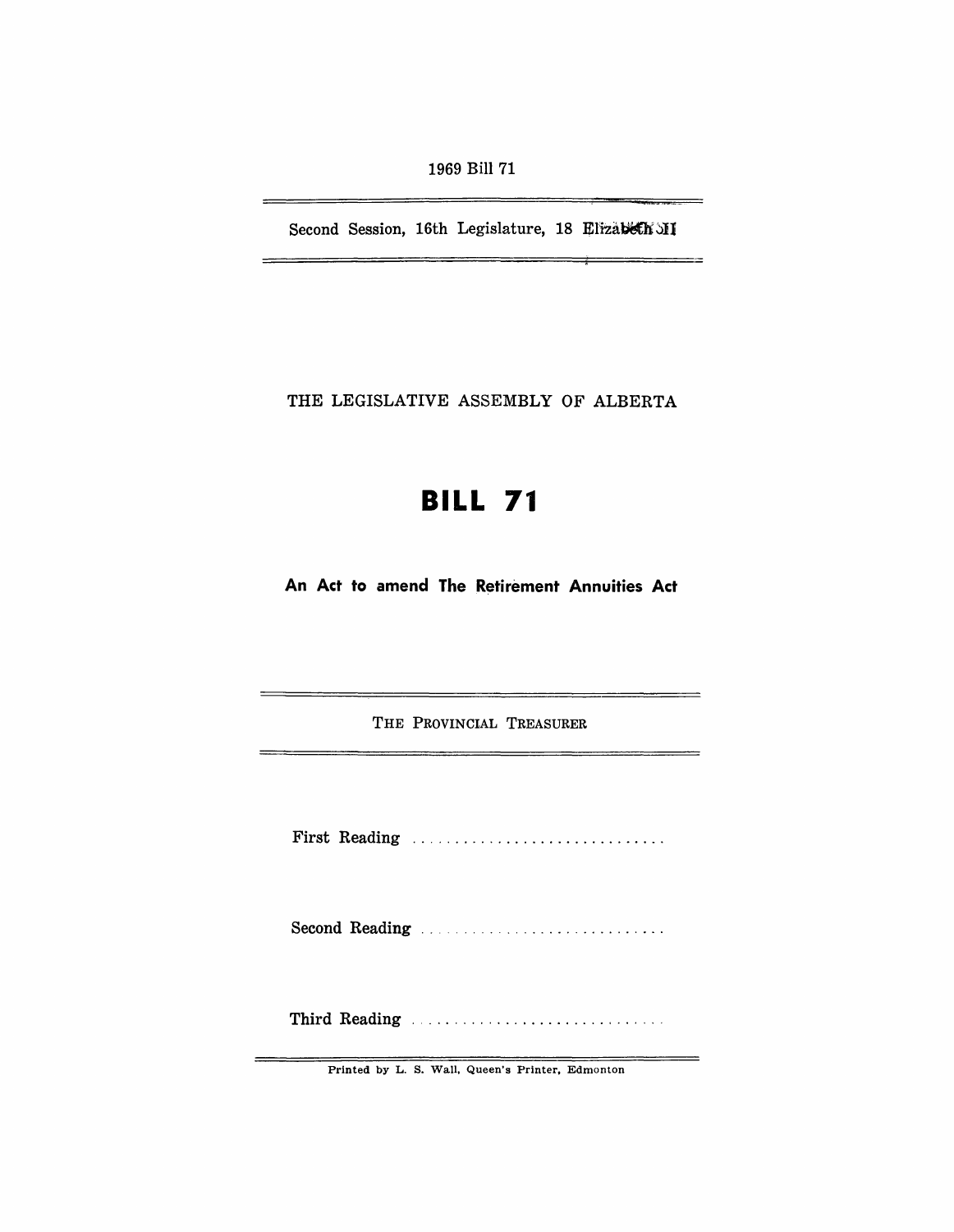## **BILL 71**

## 1969

An Act to amend The Retirement Annuities Act

## *(Assented to* , 1969)

HER MAJESTY, by and with the advice and consent of  $\triangle$  the Legislative Assembly of the Province of Alberta, enacts as follows:

1. The Retirement Annuities Act is hereby amended.

2. Section 19 is amended by striking out subsection (1) and by substituting the following:

19. (1) The interest on the money withdrawn shall be forfeited by the purchaser, and the Provincial Treasurer shall transfer the same from the purchaser's annuity account and credit it to the revenue derived from the investments of the fund in that year, unless the Lieutenant Governor in Council orders that it be paid to the purchaser.

3. This Act comes into force on the day upon which it is assented to.